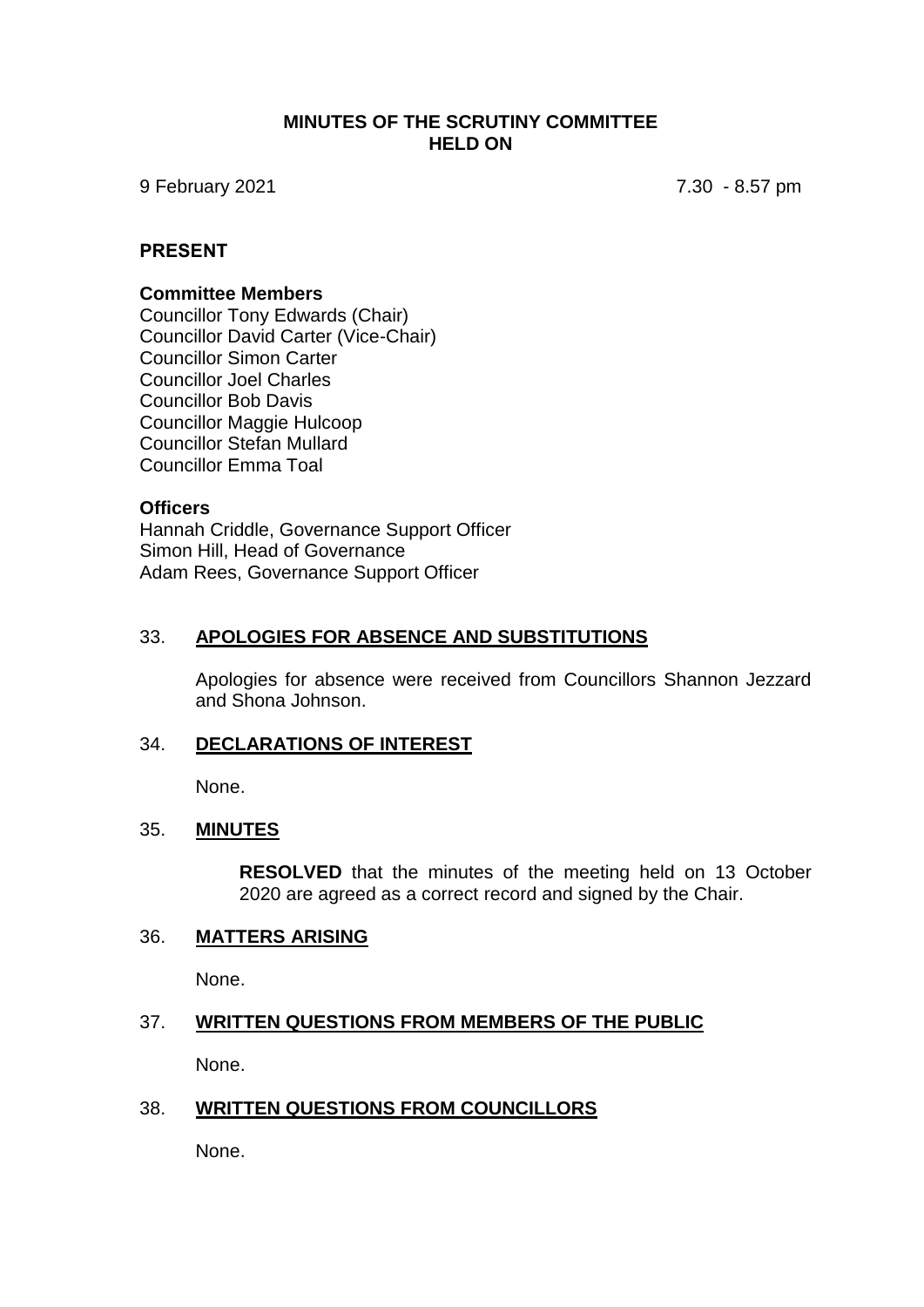## 39. **RESPONSES OF THE CABINET TO REPORTS OF THE SCRUTINY COMMITTEE**

None.

# 40. **POLICING AND COMMUNITY SAFETY ANNUAL REVIEW - PRESENTATION AND Q&A WITH THE POLICE**

The Committee received a presentation on policing from Inspectors Paul Austin and Stephen Wright. During the presentation the Police explained their response to the global pandemic and the impact that it has had on the types of crime being committed. The presentation showed that there had been an overall reduction in crime in Harlow, although there had been an increase in ASB, partly due to lockdown contraventions. Inspector Austin also explained that Operation Raptor had helped to target modern slavery and county lines in the town. Following the pandemic and lockdown, the Police would be re-focussing on face to face engagement, the use of closure orders for problem properties, targeted ASB patrols and the town centre.

Inspector Austin showed the Committee solve rates for crime in Harlow and confirmed that the figures could be sent to Committee Members for their information but were published on the Commissioners Website. In response to questions on crime in the town centre and different neighbourhood hatches, Inspector Austin advised that the Police had a variety of techniques including increased patrols and engagement, partnership working, CCTV and the Town Centre Action Plan.

When asked about the impact and dynamics of serious organised crime, Inspector Austin confirmed that the Police now find it easier to identify other types of serious organised crime. The Police have also had more time to be proactive. In terms of County Lines, the Operation Raptor team has a strong understanding of the area and was on top of different lines that they were aware of. The Police also confirmed that they were better at recognising modern slavery e.g. car washes, nail bars and brothels.

Inspector Austin advised that there were still options available to victims of domestic abuse despite Covid-19 restrictions. Inspector Austin also agreed that a future meeting between Essex Police and the Council to discuss domestic abuse in Harlow could be arranged.

The Police confirmed that the current partnership working with the Council was working really well. Inspector Austin asked for any support the Council may be able to provide when face to face community engagement recommenced.

The Committee thanked the Police for attending the meeting and for all of their work in the town. The Committee agreed to consider the information provided by the Police and any recommendations for Cabinet at a later meeting.